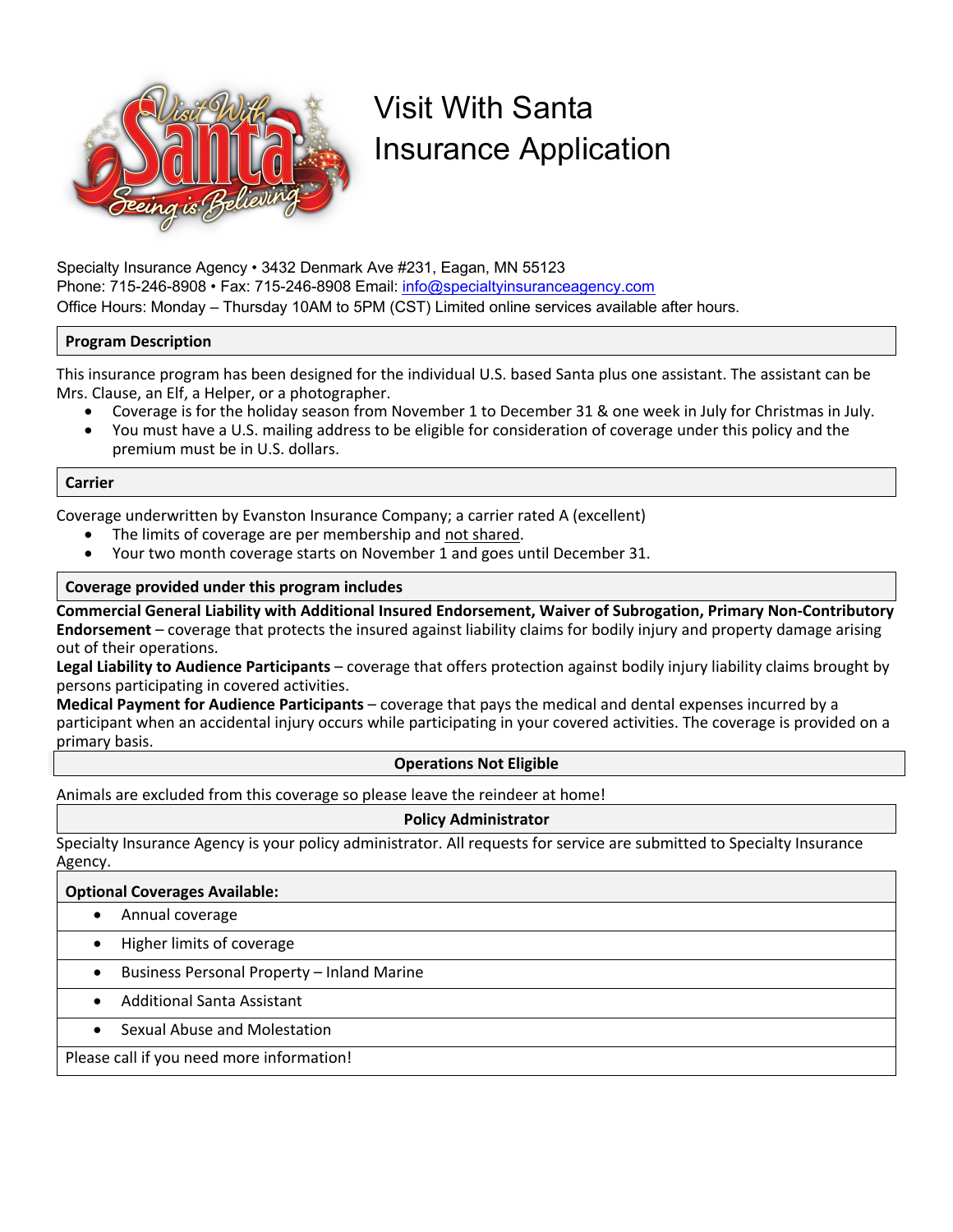| <b>General Liability Limits of Coverage</b>       |                        |  |
|---------------------------------------------------|------------------------|--|
| <b>Commercial General Liability Coverage</b>      | <b>Option 1 Limits</b> |  |
| Each Occurrence                                   | \$1,000,000            |  |
| General Aggregate                                 | \$2,000,000            |  |
| <b>Products-Completed Operations Aggregate</b>    | \$2,000,000            |  |
| Personal and Advertising Injury                   | \$1,000,000            |  |
| Damage to Rented Premises (Fire Legal Liability)  | \$300,000              |  |
| <b>Medical Expense</b>                            | \$5,000                |  |
| <b>Medical Payments for Audience Participants</b> | \$5,000                |  |
| Deductible                                        | Zero                   |  |
|                                                   |                        |  |
| <b>Step 1 General Information</b>                 |                        |  |

This coverage is for the holiday season and Christmas in July.

- Coverage dates will be from November 1 to December 31. Policy cost is \$195.00
- If we received your application after November 1, your coverage will start after your application is processed. We cannot backdate coverage.
- Annual coverage is also available. Policy cost is \$284.00.

| I am a new account               | I would like coverage for holiday season |      |                         |
|----------------------------------|------------------------------------------|------|-------------------------|
| $\Box$ I am renewing my coverage | $\Box$ I would like annual coverage      |      |                         |
| Individual's First Name:         |                                          | M.I. | Individual's Last Name: |
|                                  |                                          |      |                         |

Performing Name &/or Business Name (no LLC or Inc. without letter of sole proprietor acknowledgement=Form SS-4):

U.S. Mailing Address:

| City:                                                                                                                                                                                        |                      | State:              |      | Zip Code:           |
|----------------------------------------------------------------------------------------------------------------------------------------------------------------------------------------------|----------------------|---------------------|------|---------------------|
| Home Phone:                                                                                                                                                                                  | Cell Phone:          |                     | Fax: |                     |
| Email address:                                                                                                                                                                               |                      | Website address:    |      |                     |
| Provide a detailed description of your performance below. Attach additional pages if needed.                                                                                                 |                      |                     |      |                     |
|                                                                                                                                                                                              |                      |                     |      |                     |
| Annual Gross Revenue from your performance for the Last Twelve (12) Months                                                                                                                   |                      |                     |      |                     |
| \$0-\$35,000<br>Note: If you make over \$300,000 you are not eligible for this insurance program. Please contact us for other options.                                                       | \$35,001-\$100,000   | \$100,001-\$200,000 |      | \$200,001-\$300,000 |
|                                                                                                                                                                                              | <b>Read and Sign</b> |                     |      |                     |
| This is an application for membership. This application provides a brief outline of coverage. Coverage is subject to all terms,<br>conditions and exclusions stated in the insurance policy. |                      |                     |      |                     |
| <b>Applicant Signature:</b>                                                                                                                                                                  | <b>Printed Name:</b> |                     |      | Date:               |
|                                                                                                                                                                                              |                      |                     |      |                     |